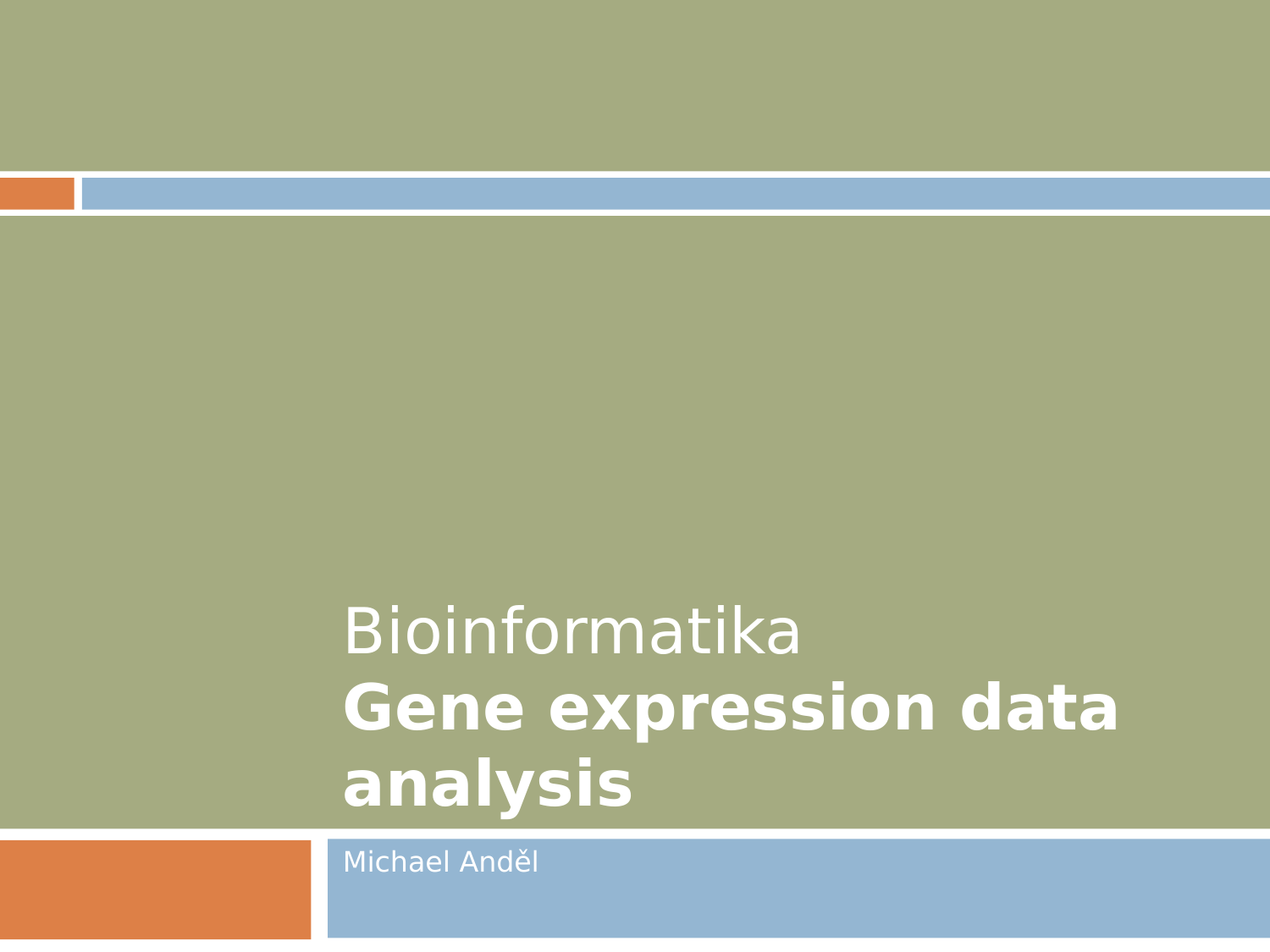#### **Challenge:**

**•** samples  $(10^1)$  x features  $(10^3)$ 

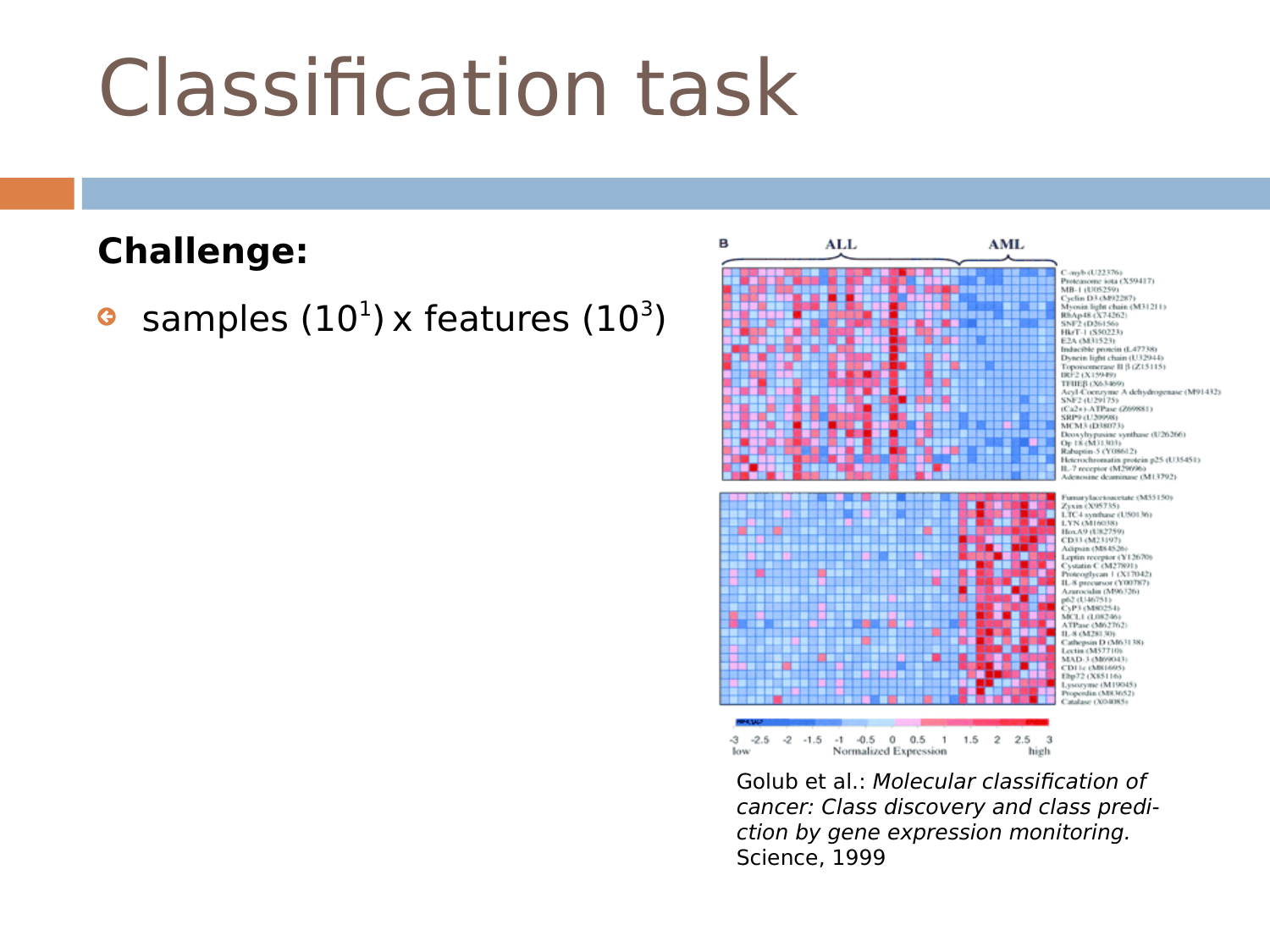#### **Challenge:**

- **•** samples  $(10^1)$  x features  $(10^3)$
- **•** False hypotheses, overfitting

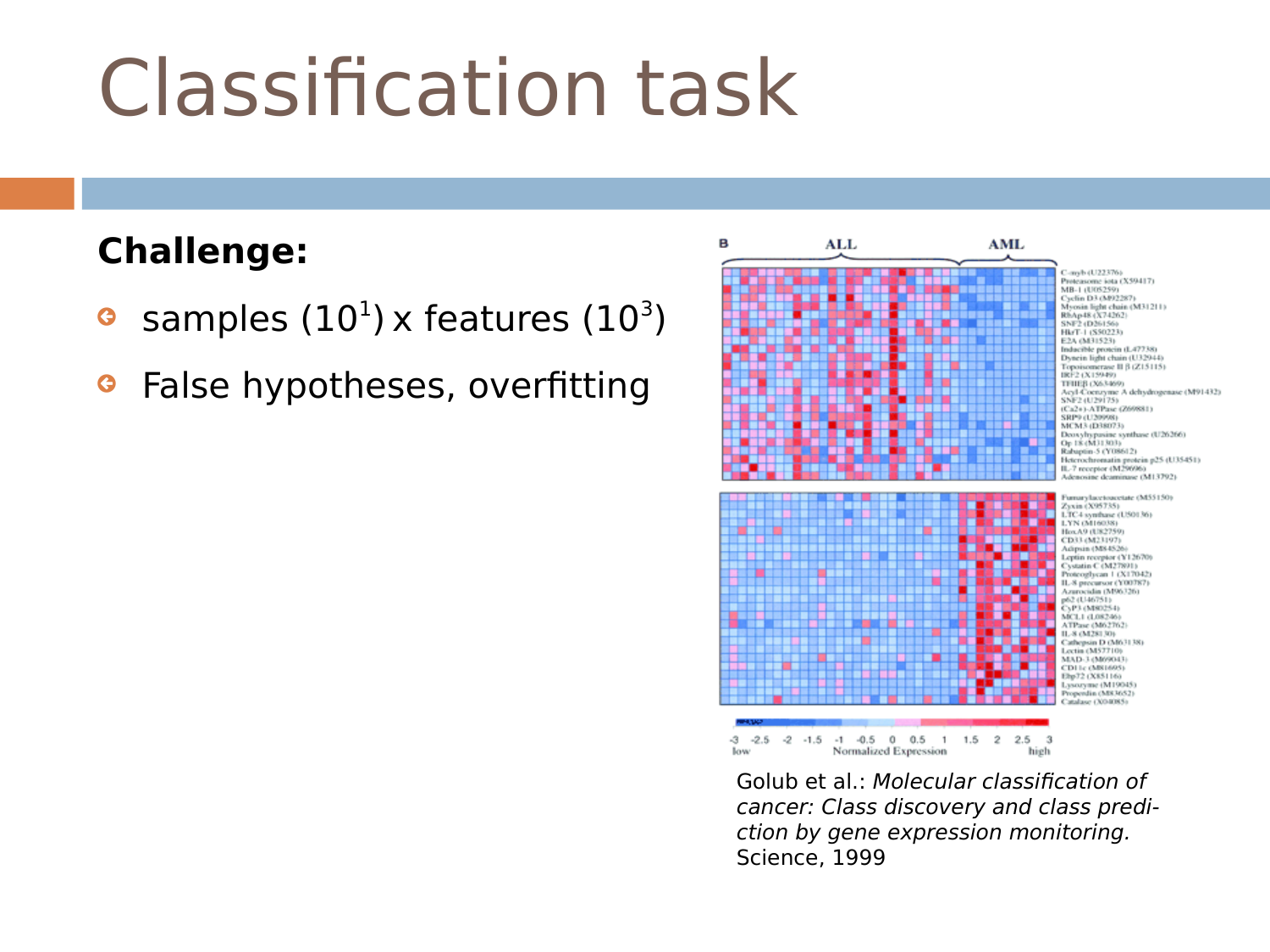#### **Challenge:**

- **•** samples  $(10^1)$  x features  $(10^3)$
- *G* False hypotheses, overfitting
- **a** Interpretability: are the expressed genes the causal ones?

#### **What to do?**

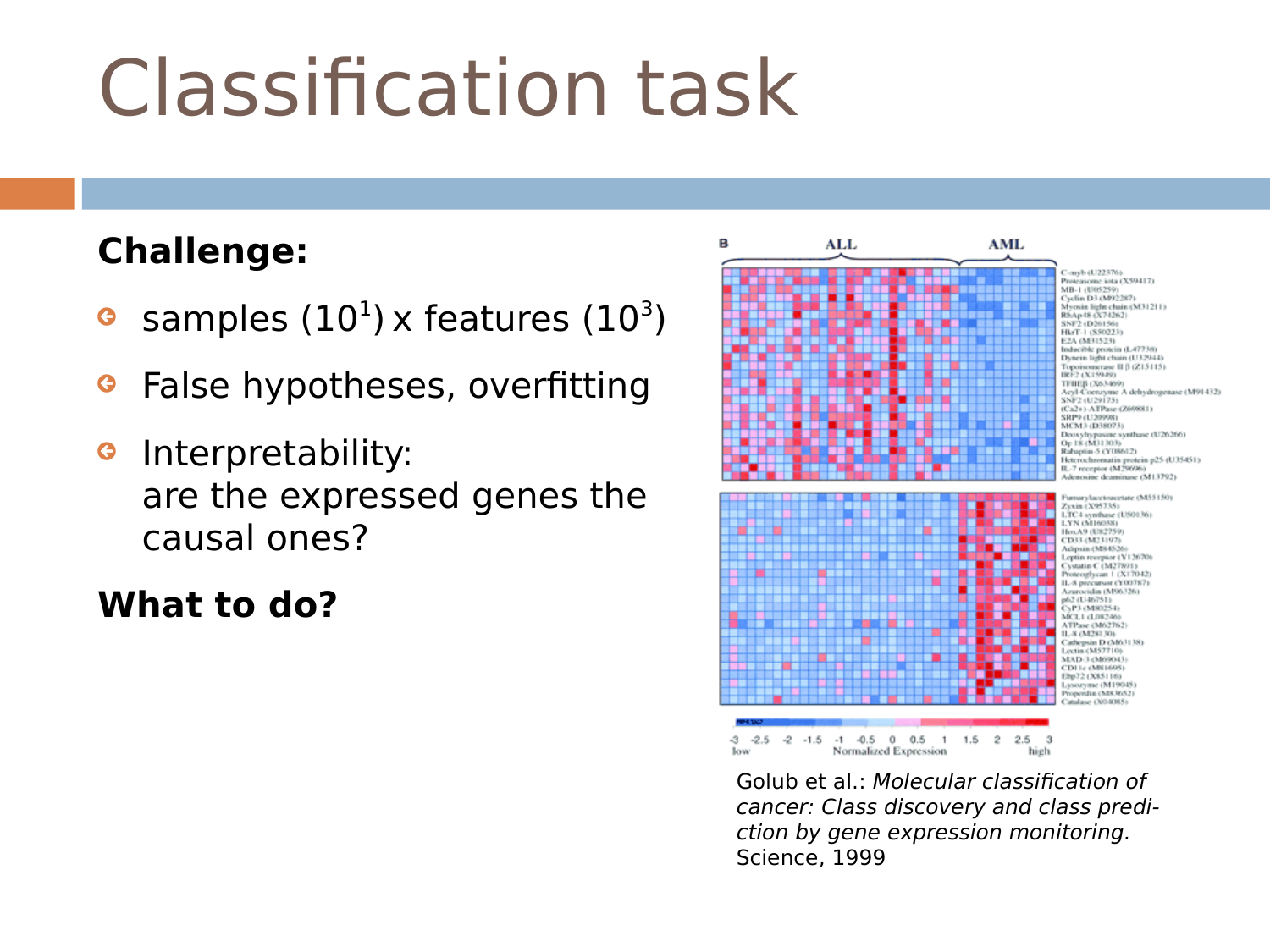#### **Challenge:**

- **•** samples  $(10^1)$  x features  $(10^3)$
- *G* False hypotheses, overfitting
- **a** Interpretability: are the expressed genes the causal ones?

#### **What to do?**

**B** Decrease number of hypotheses

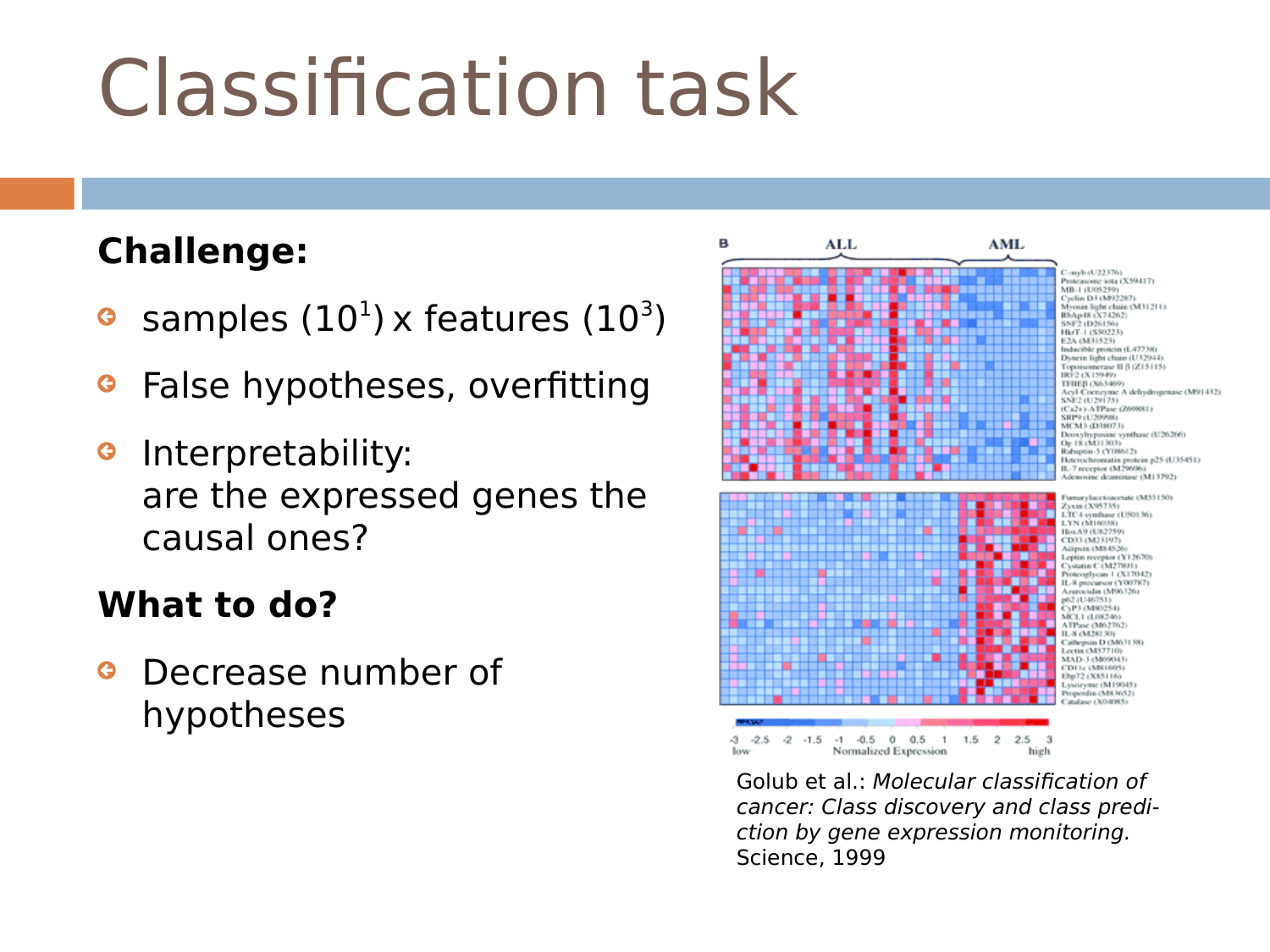#### **Challenge:**

- **•** samples  $(10^1)$  x features  $(10^3)$
- **•** False hypotheses, overfitting
- **a** Interpretability: are the expressed genes the causal ones?

#### **What to do?**

- **C** Decrease number of hypotheses
- **Analyze in terms of more** abstract entities than genes, e.g. principal components

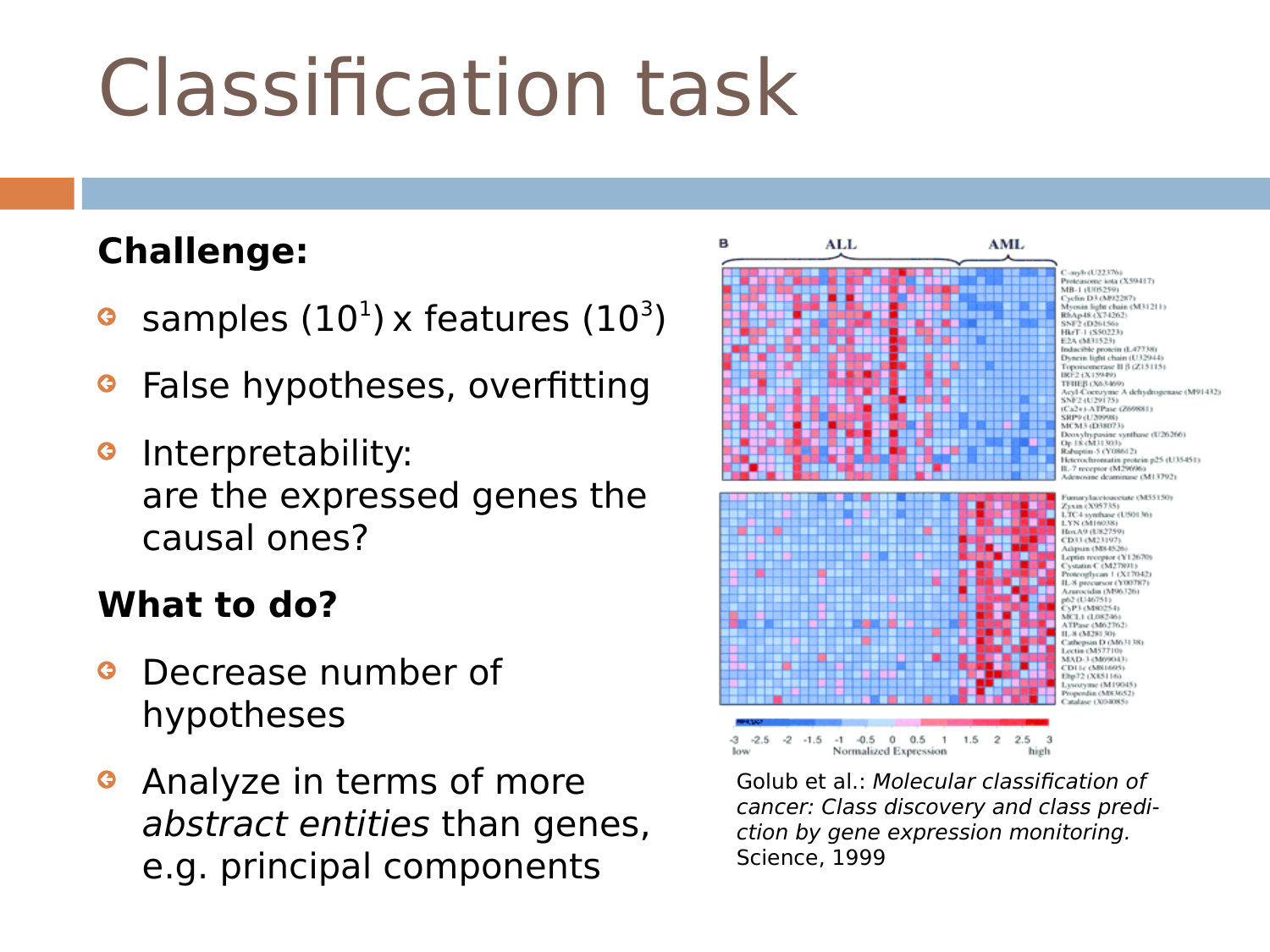# PCA – motivation

- $\bullet$  M ... # genes
- $\bullet$  N  $\ldots$  # samples
- **X** (N x M) … GE data in the space of genes





 $=$ 



- **V** (M x K) … transformation basis, eigengenes
- **Z** (N x K) … transformed GE data in the space of eigengenes
- $\bullet$  K  $\ldots$  # of eigengenes, i.e. the number of

#### underlying concepts **Z**[i,:] **X**[i,:]



Lee et al.: Learning the parts of objects by non-negative matrix factorization. Science, 1999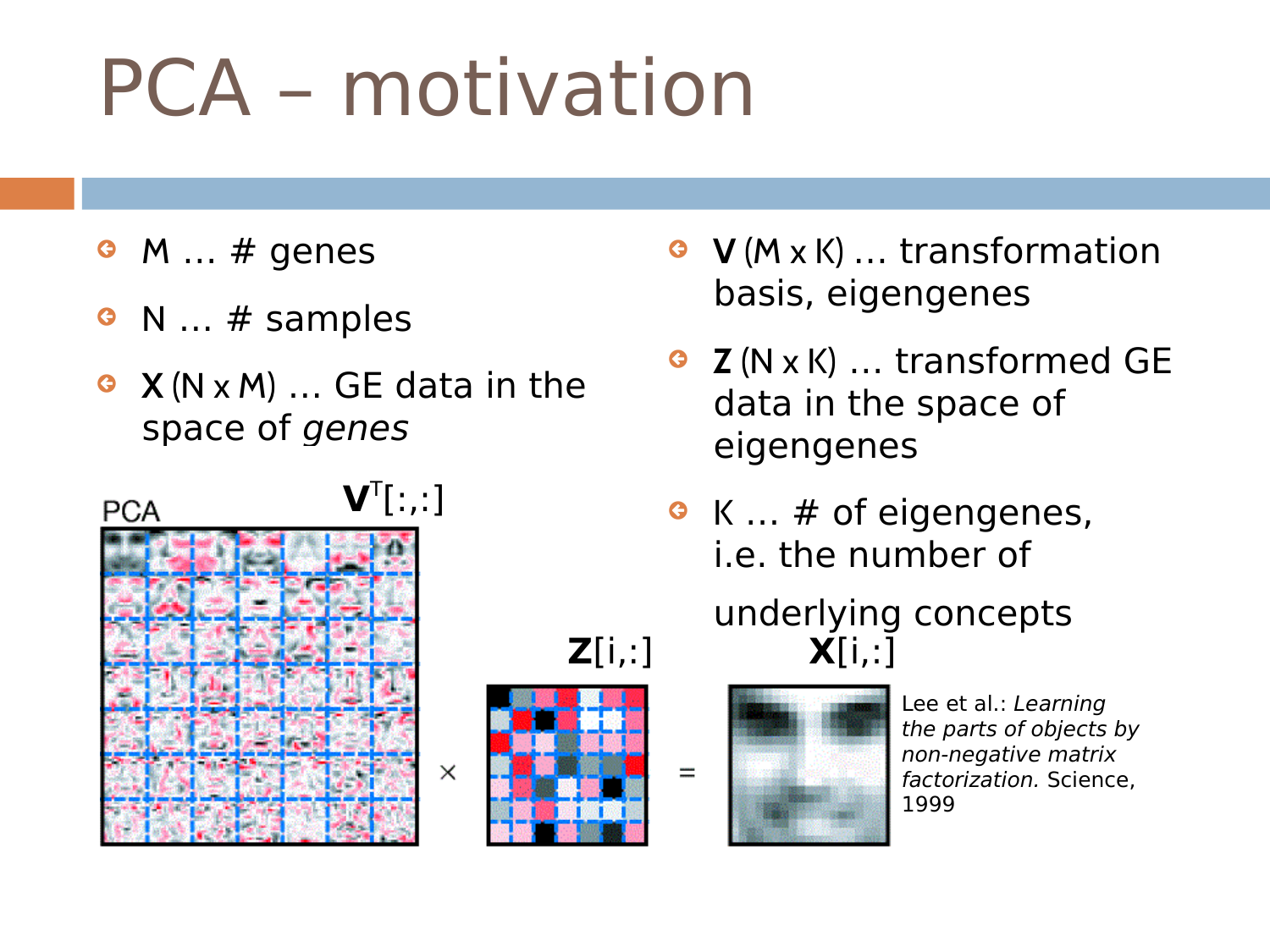### **Data:**

- 7,129 GE profiles of 72 patients
- 25 samples: acute myeloid leucaemia (AML)
- 47 samples: acute lymphoblastic leucaemia (ALL)

Golub, T., et al. Molecular classification of cancer: class discovery and class prediction by gene expression monitoring. Science 286.5439 (1999): 531-537.

### **Task:**

- Construct decision model to differentiate these types of tumours. **Just complete the code in**  the script attached  $\rightarrow$   $qe_{cv.m}$
- **Deadline 19.5.**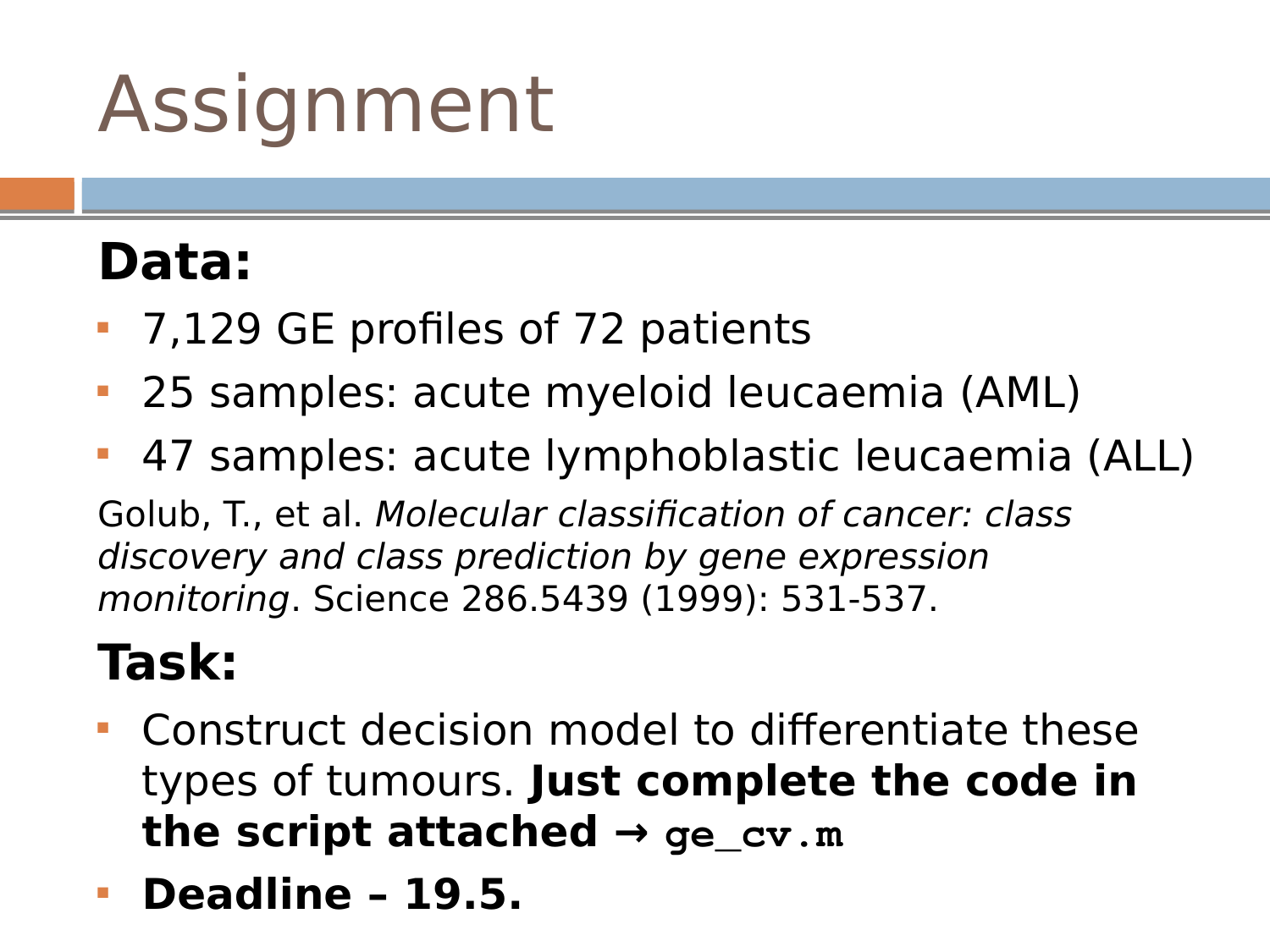### **Part I:**

- 1. Learn a decision tree on subjected data. Use Matlab class ClassificationTree and its method fit.
- 2. Show the tree (method  $\text{view}$ ) and enumerate its **training** accuracy.
- 3. How would you interpret this model? Which gene is crucial for the decision?
- 4. Is this gene really the one causing the cancer? Look up in the article Golub et al., 1999.
- 5. Estimate **real** accuracy of the tree. Use e.g., crossvalidation (alternatively, you can split the data).
- 6. Compare it with the **training** accuracy.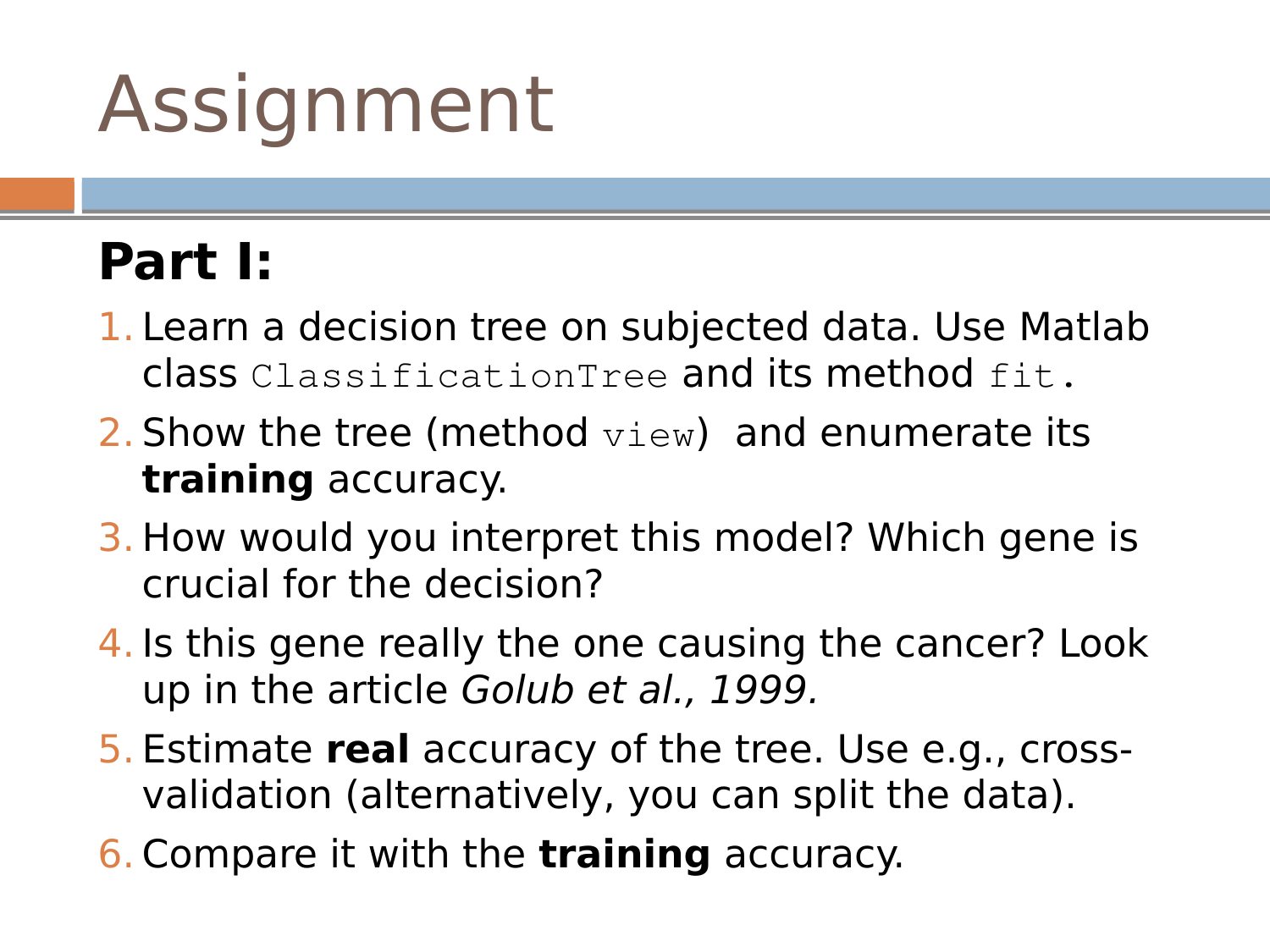### **Part II:**

- 1. Learn a basis-matrix *V* of the data. Use the **attached** function pca.m.
- 2. For for a **range** of component numbers K: a) project the original data X to the top K components of V. The result are data Z with reduced dimensionality:  $Z = XV_{1:K,1:K}^{T}$ 
	- b)Create a tree out of these reduced data. Show it and enumerate its **training** accuracy.
- 3. Compare **all** the trees resulting from the reduced data and pick the "best" according to its accuracy and structure. Follow the Occam razor ;-)